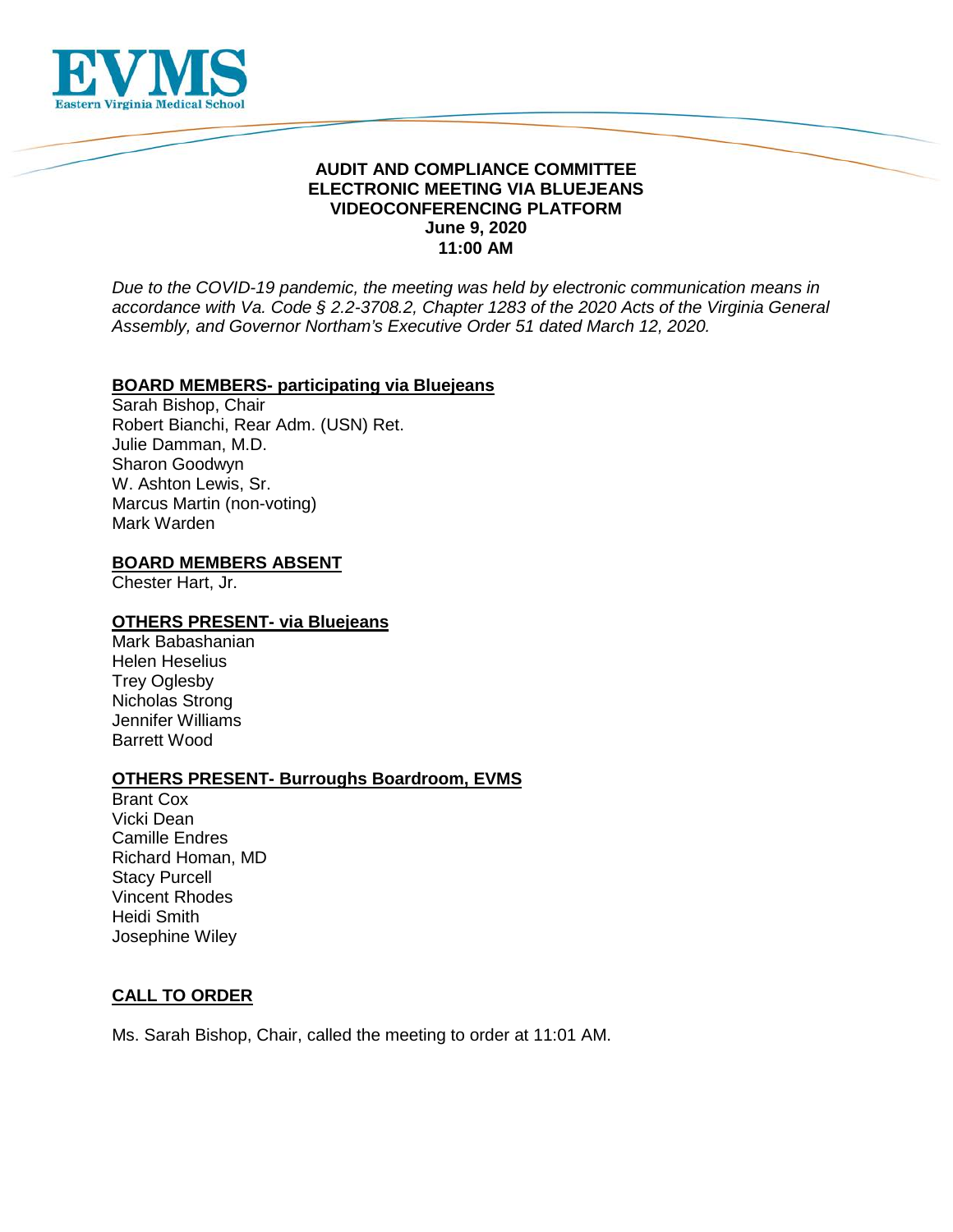

# **APPROVAL OF MINUTES**

**ACTION**: Upon a motion made and seconded, the minutes of the Audit and Compliance Committee meeting held on March 10, 2020 were presented and approved by roll call vote as distributed. Bishop- yes; Bianchi- yes; Damman- yes; Goodwyn- yes; Lewis- yes; Warden- yes.

## **EXTERNAL AUDIT UPDATE**

Mr. Trey Oglesby of KPMG updated the committee on the status of the external audit. Interim fieldwork procedures have been completed, which included two walkthroughs. Final fieldwork will be executed this summer, and KPMG will present the results of the audit at the October meeting.

There are no planned changes to the audit approach at this time. However, as communicated at the audit planning meeting, EVMS was required to adopt the Revenue Recognition Standard. Between that time and now, FASB has elected to delay this new standard, and will not be applicable to EVMS until July 1, 2021.

### **INTERNAL AUDIT UPDATE**

Mr. Barrett Wood, Executive Director of Internal Audit, presented the Internal Audit update including the status, findings, and pending or completed corrective action of risk based and annual audits that are in-progress, completed, or planned.

The Facilities Management FY19 risk-based audit has moved to the reporting phase. The FY20 Respiratory Protection risk-based audit has been completed with low findings. Corrective actions are in progress. The New Academic Program Development Process audit and the Student Financial Aid audit have been delayed to the COVID-19 pandemic. The VA Post-9/11 annual audit has been completed with low findings. Corrective actions are in progress. Fieldwork is also in progress on an audit requested by Institutional Compliance regarding alleged misappropriation of assets.

Several audits are being impacted by the COVID-19 pandemic and will resume as faculty and staff are able to safely return to campus.

### **COMPLIANCE REPORT**

Ms. Stacy Purcell, General Counsel and Compliance Officer, updated the committee on the status of Annual Training for faculty and staff. The deadline for completion has been extended to July 1. Ramp-Up training has started. This training covers social distancing, hand-hygiene, masks, and self-monitoring and is required for faculty, staff, and students before returning to campus.

### **POLICIES FOR REVIEW**

Ms. Purcell presented six policies for review and recommendation to the Board for approval: